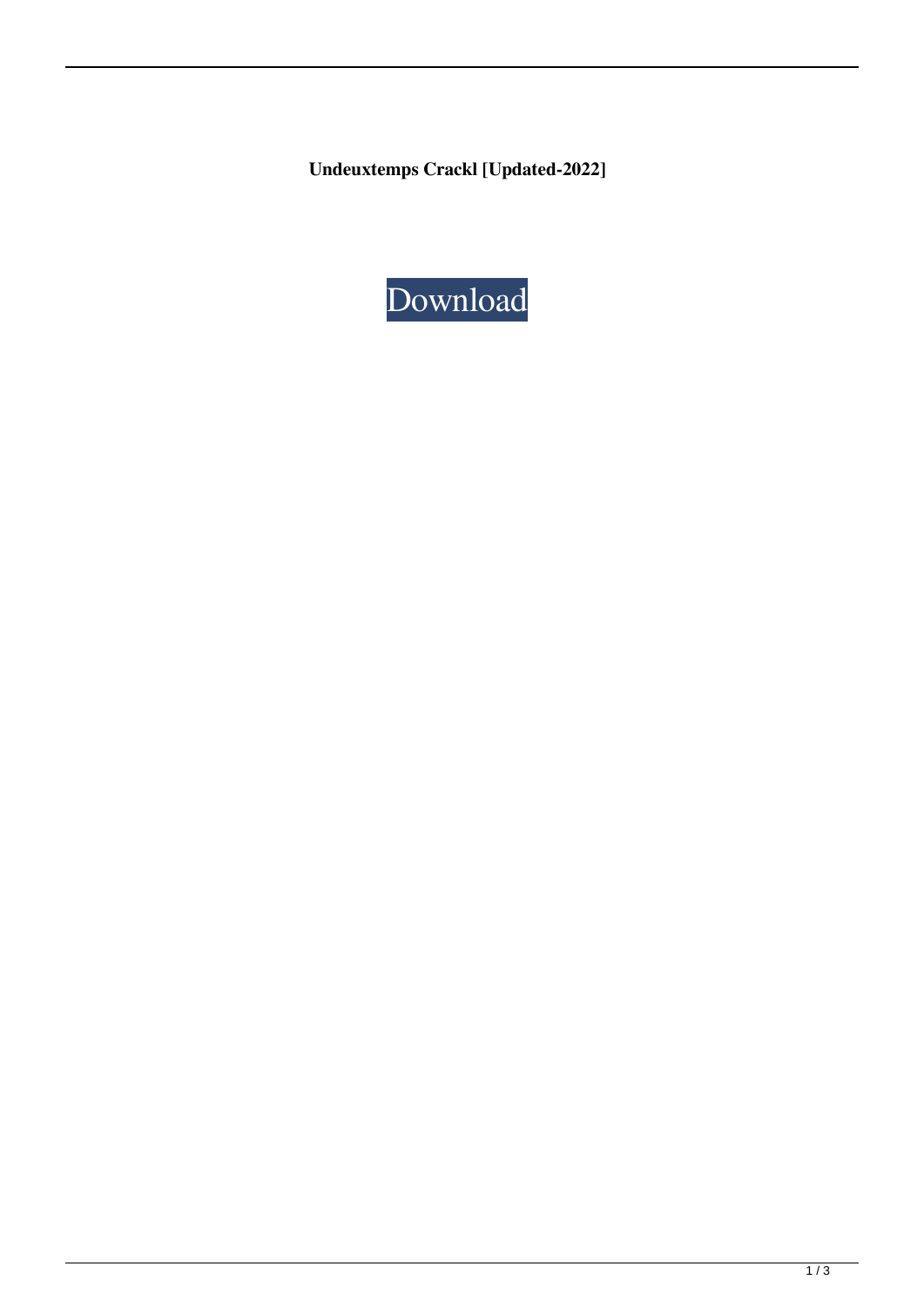Here's the reply I sent to Mike again, with the additional information on my difficulties trying to get my body back. Toto\_Riina wrote:Hey Mike, so maybe I'm reading into this too much but... This time when you were talking about how it could be a side-effect of not using loong pants, you mentioned how they are causing you to sweat. Did you mention that you also experienced the same problem when you stopped drinking water while out, ie. It was more of a dry hot sweat? I started wearing loong pants around the time I started experiencing what you are experiencing. I honestly don't recall if I mentioned it when I was talking about you and drinking water or not. Let me ask, when you described feeling like you can't stay hydrated in the short run and just taking small sips of water, was that for the whole day? For me, as soon as I take off the loong pants, I immediately feel like I am rehydrated, which is the opposite of what is happening for you. I do not feel like I am dehydrated (even if I haven't drank for quite some time). I also feel like I am drinking a lot of water for how I feel. For me, when I wear them, I don't feel as thirsty as I would if I wasnt wearing them. I feel more like I am hydrated. My shirt feels like it is drying up. Is that something that you experience when you are wearing them? For me, when I take them off, I immediately feel more thirsty. Also, my shirt feels so dry that I feel like I am going to have a heatstroke when I am outside. I go to the lake to cool down and try to get a bit of water on myself to cool down. I also just ordered a pair of loong pants in blue to see if that might help with the feeling you describe. When you were talking about training, did you mention that you're not used to doing that with the loong pants? I stopped training on January 1st and have not